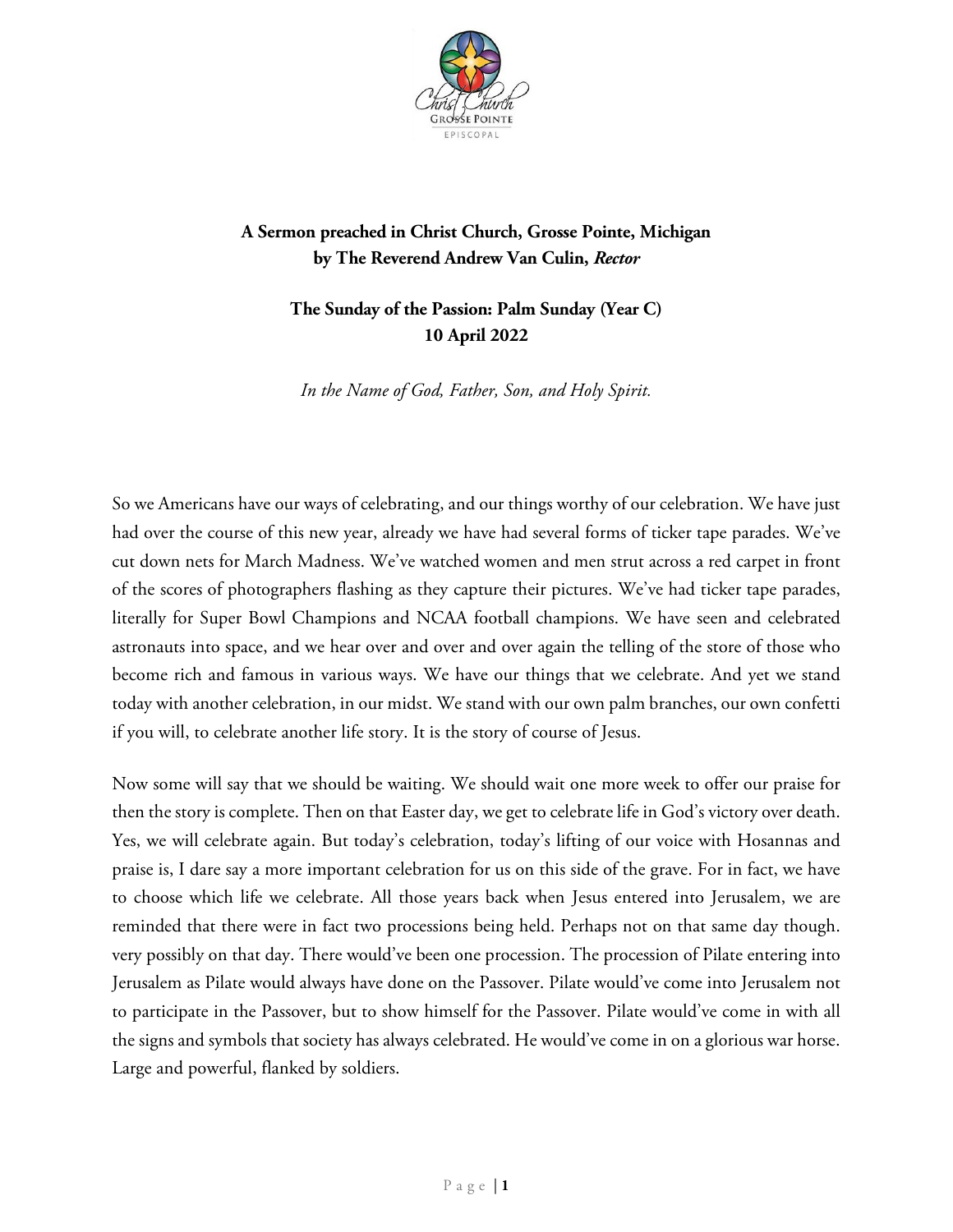

With all the symbols of Roman power and wealth around him and before him. He would've celebrated that week. He would've brought the elite of Roman society and Jewish society into his palace to celebrate and to feast. He would've shown himself to be all that society dreams of. Powerful, luxurious, wealthy, influential, famous. And on the other side of town, another procession begins. Here is Jesus. Coming instead on a simple young colt. A donkey, perhaps. Not a beast of burden and strength. Not a war horse of power and might. But a humble animal. Coming in humbly into Jerusalem. Illustrating that there is in fact, if you choose it another way. And over the course of this Holy Week, we will see that other way on display. But let me remind you of what it is. We will see Jesus enter into Jerusalem in fact, a couple of times. He will come into Jerusalem today. He will return to Bethany at night and then come back to Jerusalem, and back to Bethany. In and out a couple of times. And on one of those journeys, He will come across a fig tree. You may recall this story.

He'll come across a fig tree and you'll recall it's not the season of the fig, but He's hungry. And the fig tree is without any figs. A disappointment. And so Jesus curses that fig tree. And then He continues his journey into Jerusalem, as I believe it's Matthew's Gospel who tells it this way. He continues his journey into Jerusalem. He comes into the temple. A place that's far more grand and glorious even than this holy place. And He finds it filled, it's courtyards filled, it's cloisters and hallways filled with money changers, changing and exchanging all of the currency of the empire. And while they're doing it, taking a little too much for themselves and turning that holy place into a den of thieves and robbers. And in righteous anger with all of the force of his strength, He turns over those tables and scares and grabs a flog and begins to chase out all of those money changers. All of those who had defile the temple. Now that doesn't sound, neither of those stories sounds like a story of Jesus, does it?

We expect Jesus to be passive and peaceful and humble and meek. But there in those two stories we are demonstrated the very power that Jesus possessed. The very power I dare say, that humanity possesses. The ability to use our power for destruction. The one, the cursing of the fig tree reveals that God possesses the power to destroy. The money changers and the cleansing of the temple, that Jesus, the man, possesses the power to destroy. If you ever want a little exploration come to the chapel here, you see the window closest to the chapel altar, the Holy Week window. And you'll see Jesus there with the flog in his hand and his eyes, large enraged. An image of Jesus we don't admit. But this story is there to remind us that Jesus and God possess this same power. The power that you and I possess within our bodies and within our hearts. We may not use it the same way, the power to destroy. But it's there. With words that we say of one another.